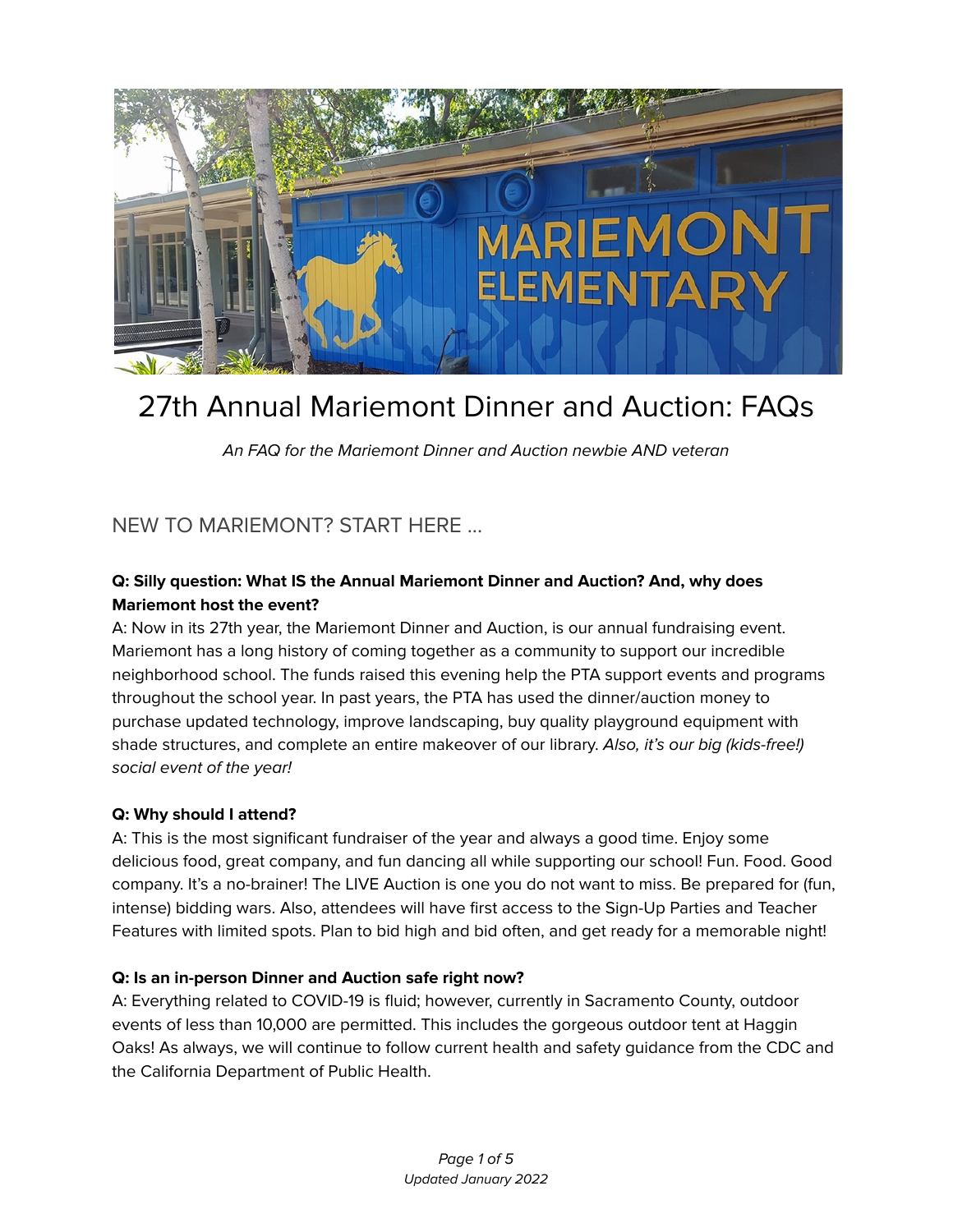## **Q: How do I buy tickets? Register?**

A: Online! We have an [auction](http://mariemontauction.org) site! Saving paper. Saving trees. Saving time. Everyone wins. Be on the lookout for information during February. The event can — and likely will — sell out! It's always best to buy your tickets well in advance of the deadline. Note: [Register](http://mariemontauction.org) now. We'll send you a text when (a) ticket sales are live, (b) when the silent auction opens, and (c) other important things happen!

## **Q: Is there assigned seating at the dinner/auction? What if I want to sit with another family? What if I don't know anyone?**

A: All seating is pre-assigned by tables. When registering online, be sure to indicate who you would like to sit with. Include ... Last Name(s), Grade Level, Teacher Name, or "No Preference." Tables of eight are encouraged but not required. We will do our best to accommodate your requests, but can't guarantee! Sorry. If you do not have a table preference, we'll assign you to one. NBD! This year we are having SPONSORED TABLES. Stay tuned for more information.

#### **Q: AHHHHH!!!!! What do I wear?**

A: Each year brings a new and fun theme to our Annual Auction & Dinner. This year's theme is **A Night at the Races** (think: Kentucky Derby). Ideas of what to wear will be shared in our weekly FLASH email as well as on the Mariemont Facebook page in the weeks leading up to the event.

## **Q: Can I bring my kids?**

A: No, sorry! This is a fun adult-only event where everyone gets to cut loose and have a good time with their friends ... and without kiddos. Get those babysitters lined up now!

#### **Q: Are there gluten-free/Paleo/vegetarian options?**

A: You will have the opportunity to select food that meets your dietary needs.

#### **Q: Is transportation provided?**

A: No, unfortunately not. We strongly encourage parents to carpool, Uber, Lyft, taxi, etc. In the past, we had a shuttle service sponsored by a local business. If we happen to get another shuttle service for this year, we will let everyone know about it!

#### **Q: When, where and what time should we show up?**

A: Venue, **Haggin Oaks Golf Complex**. The event officially starts at 6 PM and ends at 11 PM on Saturday, April 2, 2022. We recommend arriving as close to 6 PM as possible. After all, you don't want to miss out on the fast-to-sell-out Sign-Up Parties. You can be fashionably late, but then you'll have less time to scope out the desserts on display for the Dessert Dash. Also, late arrivals may get fewer shots at the Wine Wheel and other similar things. Oh, and if you show up too late, you could miss out on taking a fun group pic at the Selfie Station. Did we mention the incredible Classroom Projects? You don't want to miss those! Finally, the sooner you arrive, the more you can keep an eye on your online bids for the Silent Auction items, enjoy cocktails, and finally get settled before dinner starts around 7 or 7:30 PM. Phew!

#### **Q: Do I need to bring cash?**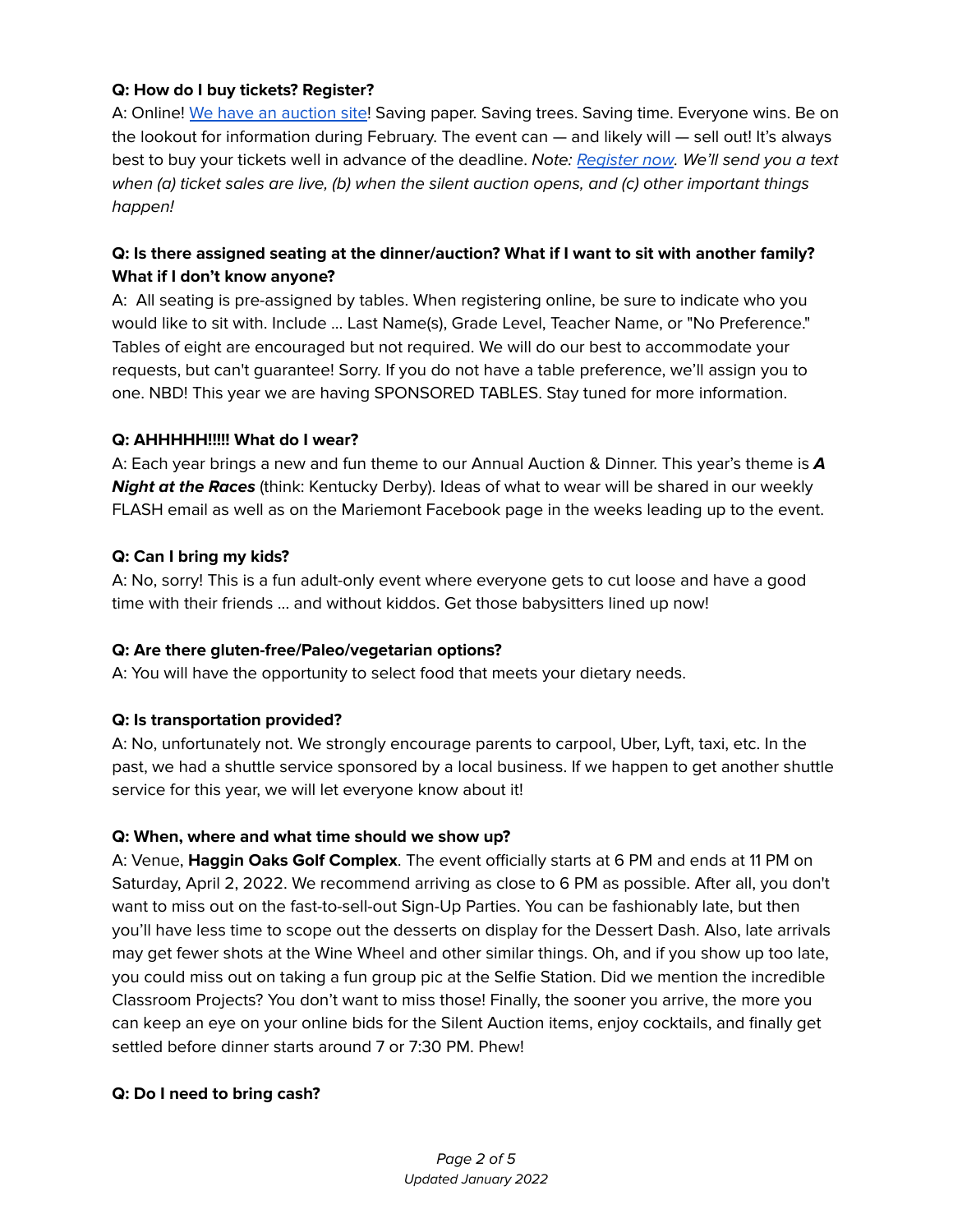A: While you don't have to bring cash, we highly recommend having some on hand (or in your pocket or purse). There will be a bar (or 2?) at Haggin Oaks. The bars will accept credit cards and cash. Keep in mind, as a PTA, Mariemont does not profit from the sale of alcohol. Your credit card bill will be separate from your auction bill. Some of the activities (Dessert Dash, Wine Wheel) can be purchased with cash or your bid number. If you pay with your bid number, all purchases will be totaled and added to your bill at the end of the night.

## **Q: How do I bid?**

A: Bidding for silent auction packages, some (but not all) Classroom Projects, some (but not all) Teacher Features, some (but not all) Sign-Up Parties will be available online via your mobile devices. Bidding throughout the evening will be with your bidder number, via old-fashioned bid sheets and bidder paddles during the LIVE Auction.

## **Q: Will there be dancing?**

A: Of course. What's a dinner/auction (party!) without dancing? After all of the desserts have been auctioned off ... after we have watched a tear-jerking video of our kids ... and after the LIVE auction is over ... dancing will COMMENCE.

## SOME DEFINITIONS

## **What's a Teacher Feature?**

This one is for your kids! Each grade level either hosts a party or organizes a special field trip for the top bidders.

## **PAST Teacher Features have included:**

- Kindergarten: Top 3 bidders from each class joined their teacher for an Effie Yeaw Nature Walk
- 1st Grade: Top 3 bidders from each class had a Tie-Dye and Treats Party
- 2nd Grade: All 2nd graders had a PJs, Pizza, and Pixar Party
- 3rd Grade: All 3rd graders had an afternoon Movie and Snacks with their teachers
- 4th Grade: Top 3 bidders from each class joined their teacher for bowling
- 5th Grade: Top 3 bidders from each class joined their teacher for a movie and popcorn at the movie theater

## **2022 Teacher Features: TBD**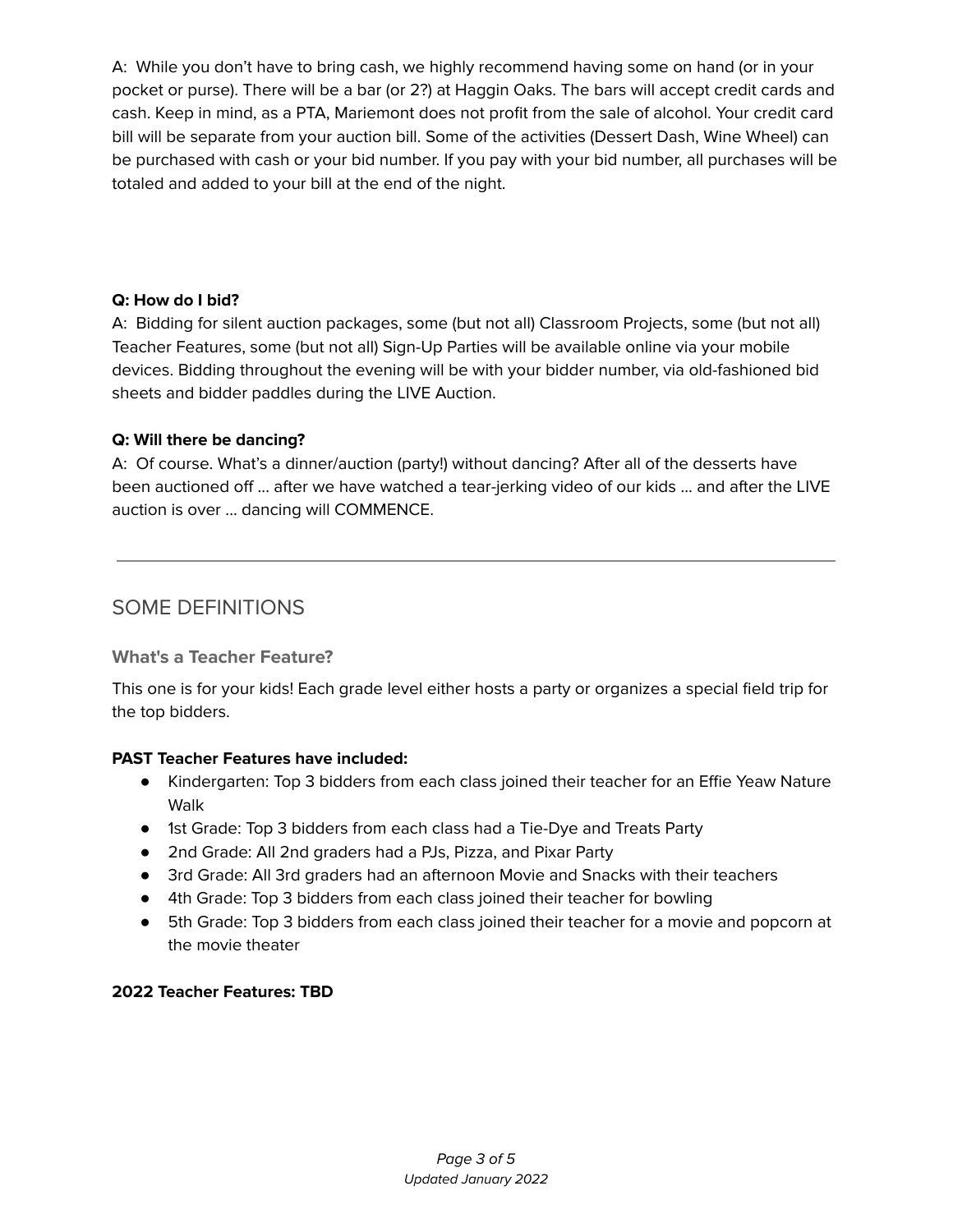## **Wine Wheel**

A fun game full of WINE! Pay with cash or bidder number to have a chance at ... well ... wine. Details to follow. You may take your winning bottles home or have the Haggin Oaks' bartenders open the bottle(s) for a fee. Mariemont families donate all wine which varies in value, region, varietal, etc. Note: While the PTA cannot sell alcohol, we are (fortunately) able to sell bottles of wine, as Haggin Oaks takes responsibility for the wine when you pay a corkage fee

## **Dessert Dash**

A Mariemont Auction tradition! It brings out laughs and fierce competition for the best desserts. Cakes, cupcakes, cookies, and tarts are just a small sample of what's available for "the Dash!" All tables will have a "Dessert Dash form" and an envelope. Guests complete the form with cash and/or bid numbers. All envelopes are collected and quickly counted. The highest bidding table gets to pick the dessert first ... so bid high! Midway through the LIVE Auction, the winning table will be announced in order from highest to lowest total table amount donated and the dash is on! As soon as the Auctioneer calls your table number, your pre-determined "runner" will race to select the dessert of your choice.

#### **Sign-Up Parties**

Sign-Up Parties are fun events throughout the year hosted by Mariemont families exclusively "sold" at the Auction. Parties can be "adults only" or "kids only" or for the entire family. The party possibilities are endless. Sign-Up Parties are a fantastic way to get to know other Mariemont parents and provide a wonderful fundraiser for the school.

#### **Past Sign-Up Parties include:**

- Holiday Wrapping Party (all supplies and mimosas provided)
- Ping Pong Party
- 5th Grade Graduation Party
- OktoberßEST
- Barn Bash
- Holiday Light Bike Tour
- And many other Couples, Dads Only, Moms Only, Kids only and Family Themed events and activities

Want to host a Sign-Up Party? Fill out this [handy](https://docs.google.com/forms/d/e/1FAIpQLSd_wUZT-PtJ1x5jfUehF3stRVvs7i6Bn93susUnW-YaJ4Gsyw/viewform?vc=0&c=0&w=1&flr=0) form.

**What is "Stand Up for Mariemont" and where does all of the money raised go?**

A: Stand Up for Mariemont is an exciting part of the LIVE Auction presentation ... an opportunity to provide a direct donation for a predetermined need at the school. Each year, the teachers and staff brainstorm ideas for where to spend the generous direct donations. The need changes each year. We have supported everything from playground equipment to cutting-edge technology for the new 5th-grade wing.